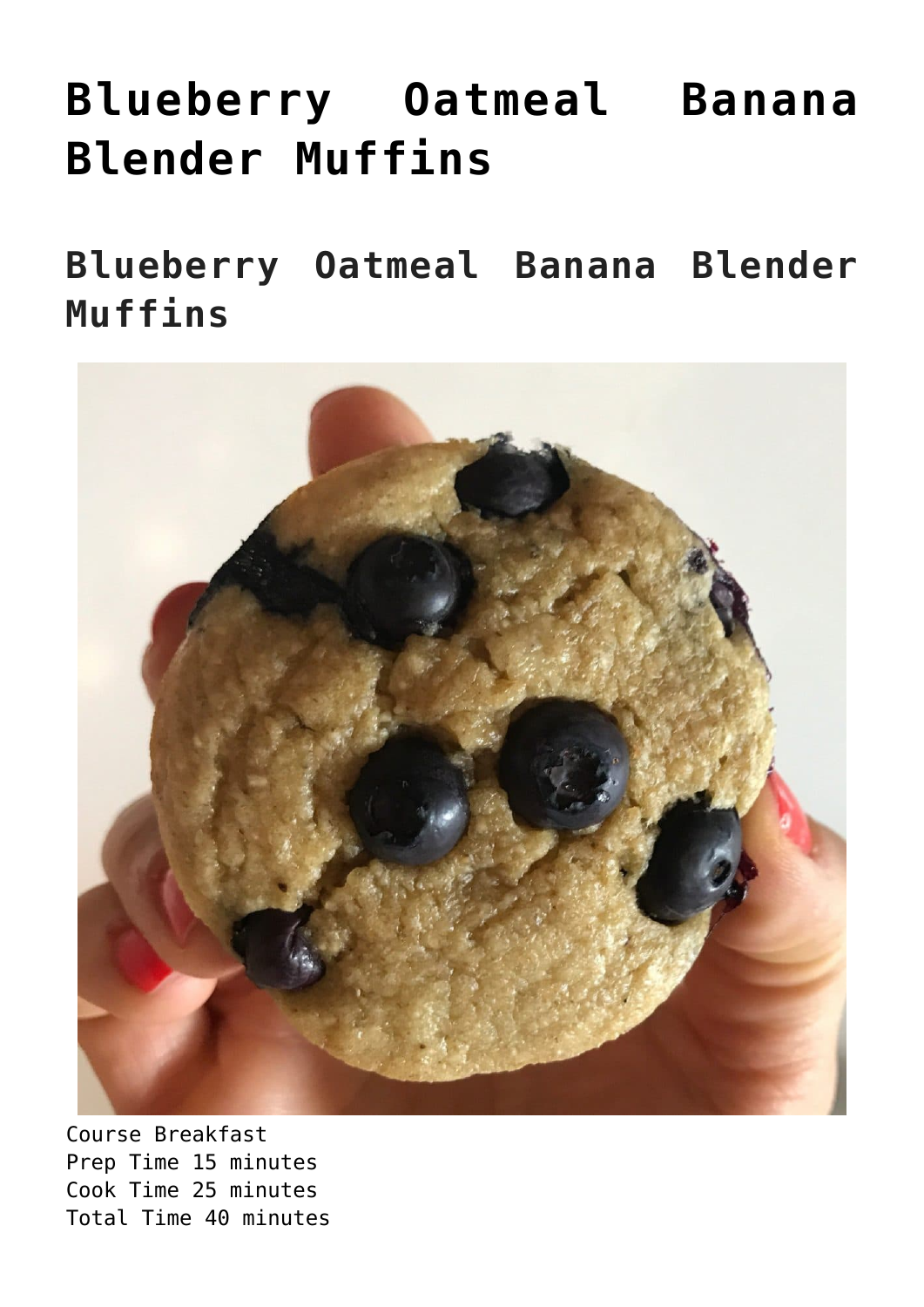Servings [12](https://www.beachbodyondemand.com/blog/blueberry-oatmeal-blender-muffins-recipe#) servings, 1 muffin each Calories 170 kcal Author Beachbody

## **Ingredients**

- Nonstick cooking spray optional
- 1 cup reduced fat (2%) plain Greek yogurt
- 3 Tbsp. . raw honey
- 2 large very ripe bananas cut into chunks
- 2 large eggs
- $\frac{1}{2}$  tsp. pure vanilla extract
- 2 cups old-fashioned rolled oats
- $\blacksquare$  1<sup>1</sup>/<sub>2</sub> tsp. baking powder
- $\frac{1}{2}$  tsp. baking soda
- $\frac{1}{2}$  tsp. sea salt or Himalayan salt
- 2 cups fresh or frozen blueberries
- ₹ cup chopped raw walnuts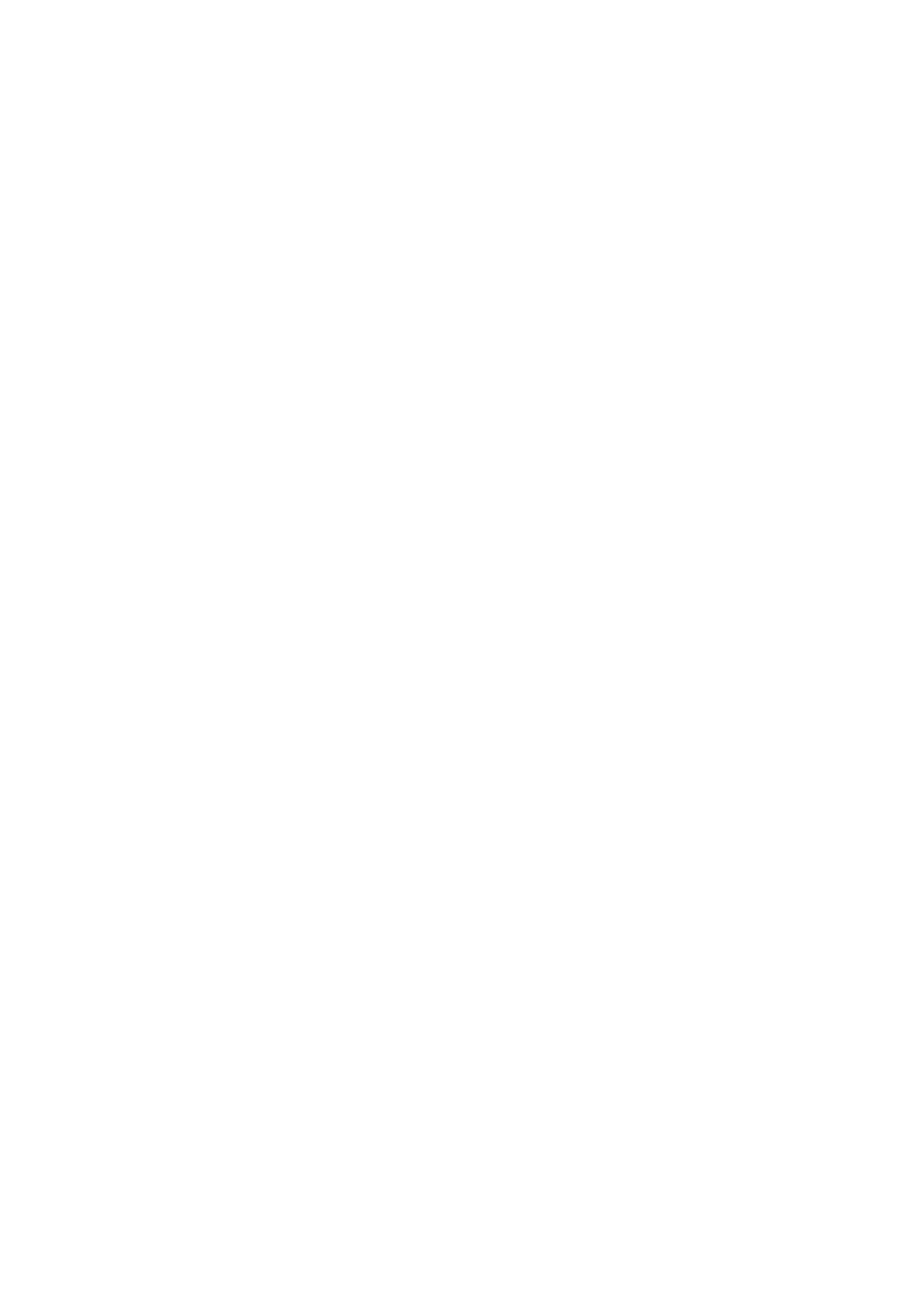

## **Instructions**

- 1. Preheat oven to 350° F.
- 2. Prepare 12 muffin cups by lining with muffin papers or lightly coating with spray.
- 3. Place yogurt, honey, bananas, eggs, extract, oats, baking powder, baking soda, and salt in blender (or food processor); cover. Blend until smooth, scraping once or twice, as needed.
- 4. Gently fold in blueberries and walnuts.
- 5. Evenly divide batter among prepared muffin cups.
- 6. Bake 20 to 25 minutes, or until tester inserted into the center comes out clean.
- 7. Transfer muffins to rack; cool.

Nutrition Facts Blueberry Oatmeal Banana Blender Muffins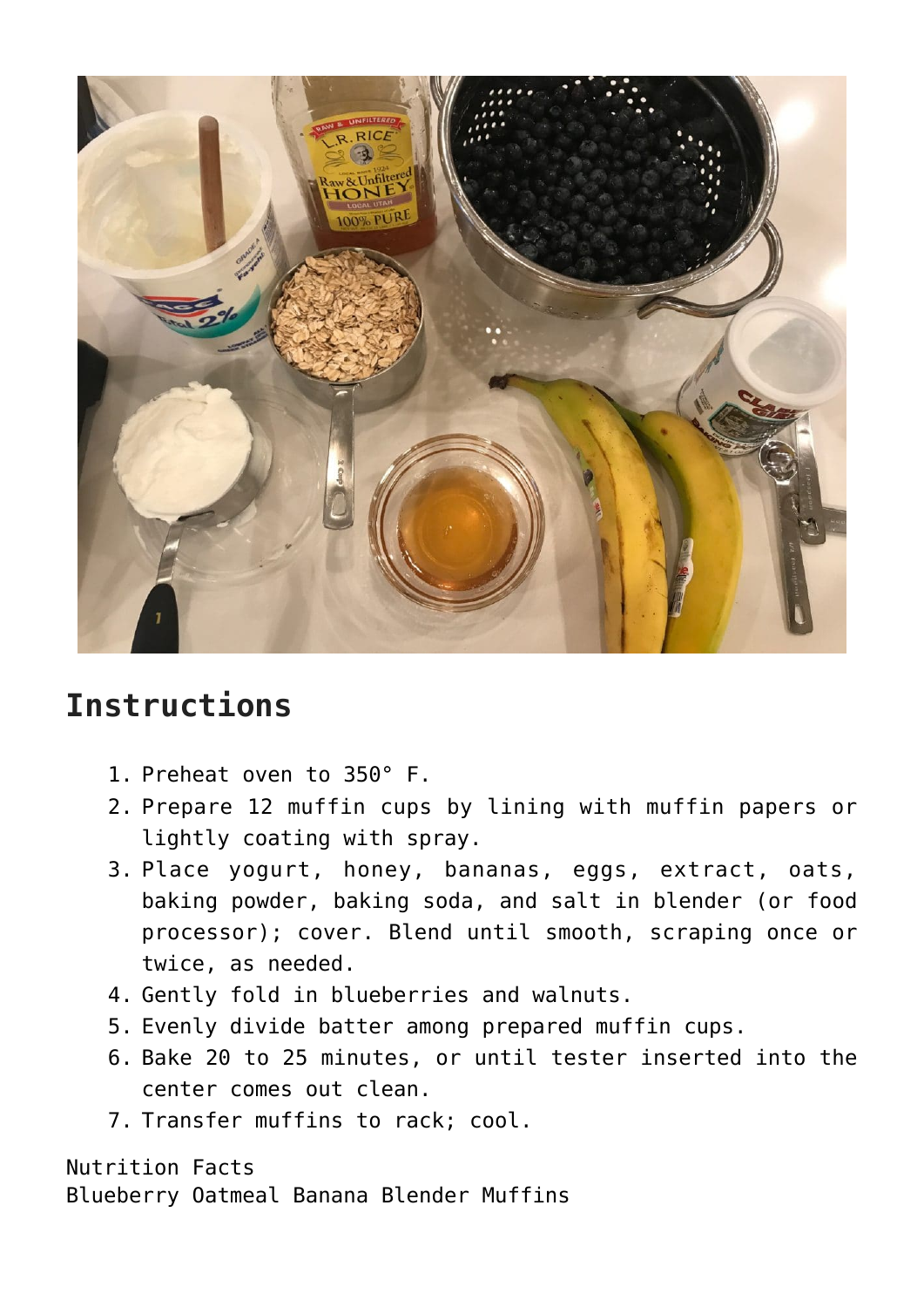Amount Per Serving (1 muffin) **Calories** 170Calories from Fat 54 **% Daily Value\* Total Fat** 6g**9%** Saturated Fat 1g**5% Cholesterol** 31mg**10% Sodium** 226mg**9% Total Carbohydrates** 24g**8%** Dietary Fiber 3g**12%** Sugars 10g **Protein** 6g**12%** \* Percent Daily Values are based on a 2000 calorie diet. **Nutritional Information (per serving):** Calories: 170 Total Fat: 6 g Saturated Fat: 1 g Cholesterol: 31 mg Sodium: 226 mg Carbohydrates: 24 g Fiber: 3 g Sugars: 10 g Protein: 6 g **[Portion Fix Containers](https://www.teambeachbody.com/shop/-/shopping/BBPortionFix?ICID=BLOG_PORTIONFIXPGM&refsource=Blog)** ½ Purple

1 Yellow

 $\frac{1}{2}$  Blue